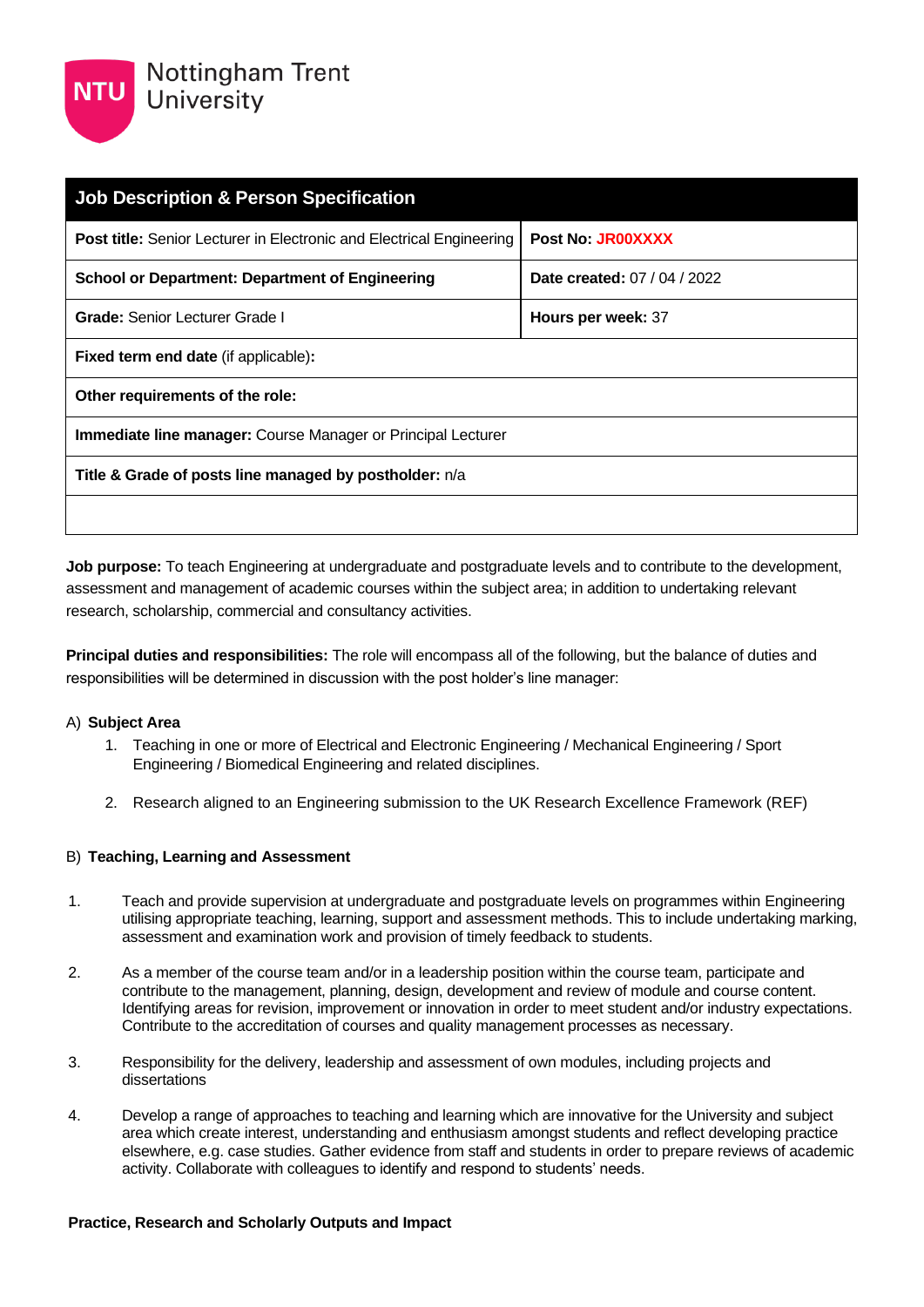- 1. Actively engage in individual or collaborative practice, research and/or scholarly projects to deliver high quality peer reviewed outputs
- 2. Apply knowledge acquired through practice, research and/or scholarly work to inform curriculum development, module design and teaching delivery
- 3. Contribute to impact case studies and/or activities which contribute to the creation of impact

#### **Income Generation**

- 1. Identify sources of funding and contribute to the process of securing income for own or collaborative practice, research and/or scholarship activities as appropriate.
- 2. Contribute to the generation of income which may include; consultancy, KTP, KEF or the development and delivery of short commercial courses

#### **Collaboration and Esteem**

- 1. Nurture and maintain relationships with national or international professional organisations within the subject field. This may involve links with professional bodies, e.g. re ongoing accreditation.
- 2. Liaise with national and/or international partners to ensure comparability of collaborative provision within the department.
- 3. Engage with and make an effective contribution to School or University wide initiatives.
- 4. Contribute to and undertake activities that build external profile and reputation.
- 5. Contribute to activities that enhance the teaching and learning and/or research environment, such as undertaking peer review activities.

#### **Academic Management and Administration**

- 1. Where required undertake effective course leadership which contributes to the enhancement of the running of courses in the department
- 2. Act as an effective module leader and tutor.
- 3. Participate in the University's appraisal process, developing and agreeing stretching and SMART objectives across a range of areas of academic activities.
- 4. Ensure that knowledge of the relevant subject area is fully up to date by actively engaging in continuous professional development and scholarly activities appropriate to the post.
- 5. Responsible for the pastoral care and motivation of students, supporting them in learning difficulties, and on occasion personal difficulties, ensuring that appropriate internal or external specialist support for the latter is sought.
- 6. Prepare, organise and assist with student cultural visits, exhibitions, field trips and placements and to attend all events as appropriate, including Graduation days and open days, relevant to the courses taught by the post holder.
- 7. Work effectively with colleagues within the course team, department and School. Attendance at team meetings as required, and working cooperatively with Professional Services and technical team colleagues.
- 8. Support and mentor colleagues with less experience and advise them on professional development; this may include the induction of new colleagues.
- 9. Make an effective contribution to the smooth running of the Department, including undertake administrative duties appropriate to the post, including admissions, timetabling and adherence to University procedures.
- 10. Responsible for being aware of the risks in the work environment, and their potential impact on own work and that of others, including being aware of any relevant risk assessments in place and adherence to these and undertaking any relevant health and safety training. May be expected to conduct risk assessments and take responsibility for the health and safety of others.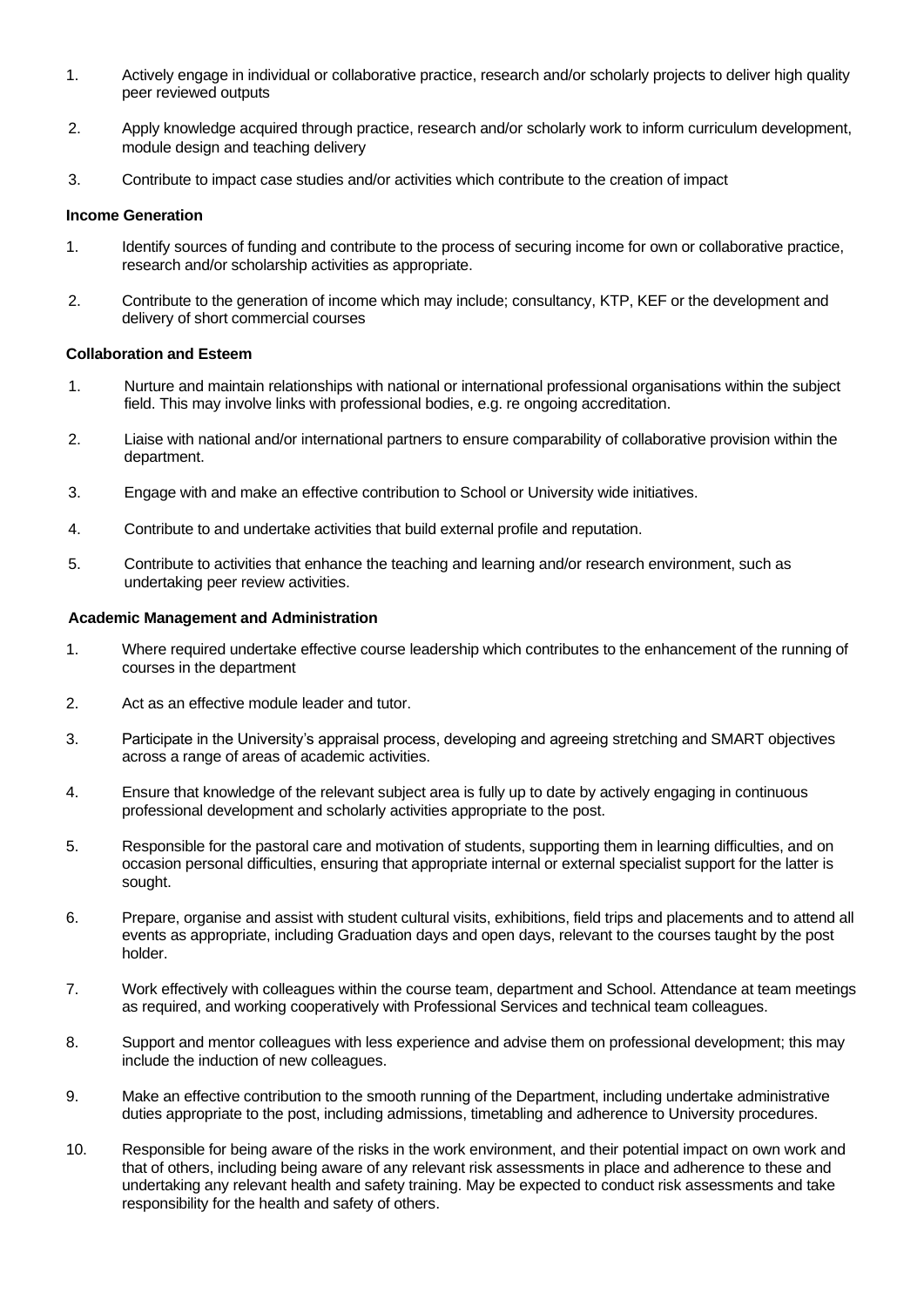**N.B.** The post-holder may be required to undertake any other duties which may reasonably be required as within the nature of the duties and responsibilities of the post as defined, subject to the proviso that normally any changes of a permanent nature shall be incorporated into the job description in specific terms.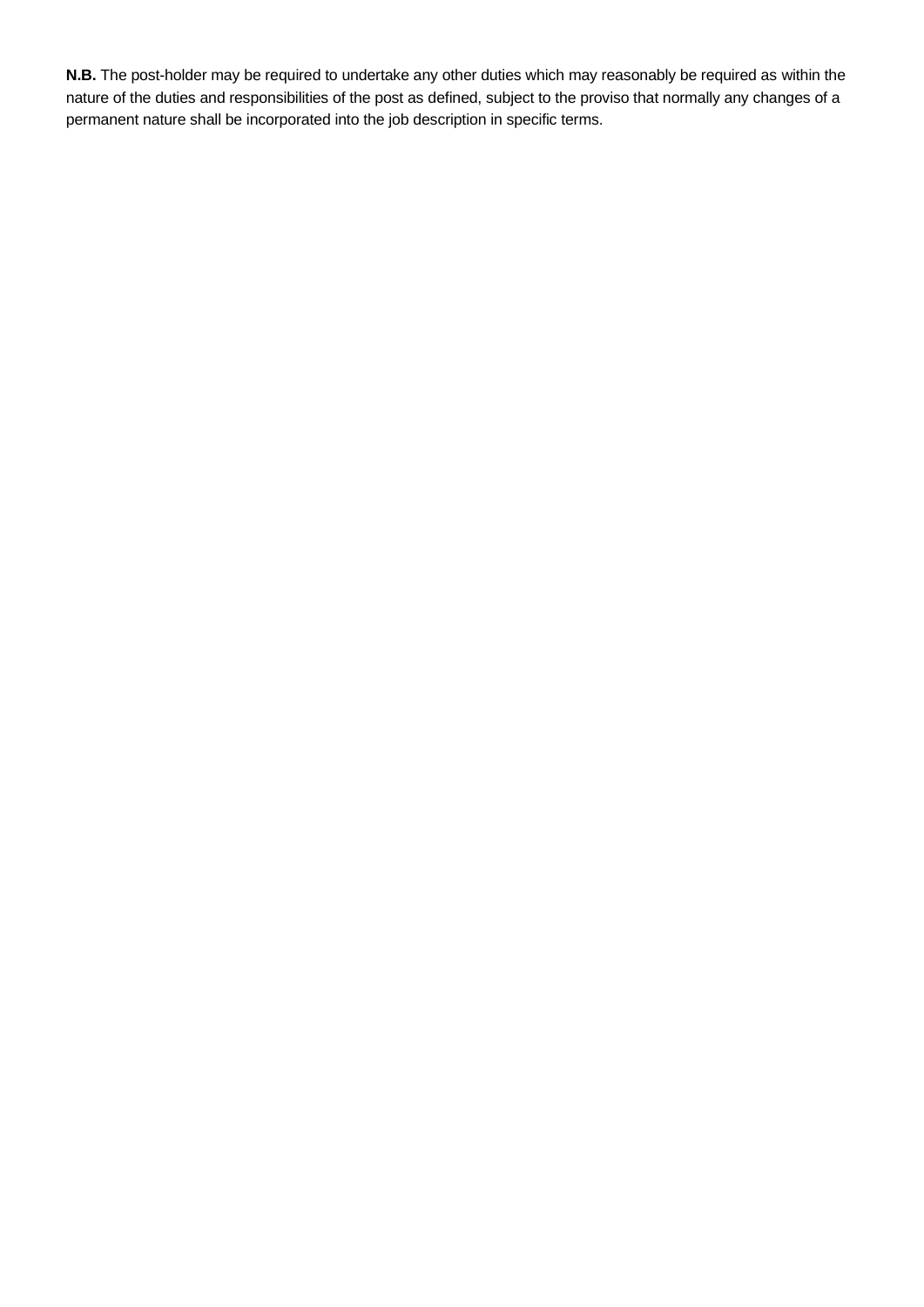| <b>Personal Attributes</b> |                                                                                                                                                                                                                                                                                                                                                                                                                                                                                                                                                                 |                                                                                                                                                                                                                                                         |  |
|----------------------------|-----------------------------------------------------------------------------------------------------------------------------------------------------------------------------------------------------------------------------------------------------------------------------------------------------------------------------------------------------------------------------------------------------------------------------------------------------------------------------------------------------------------------------------------------------------------|---------------------------------------------------------------------------------------------------------------------------------------------------------------------------------------------------------------------------------------------------------|--|
| <b>Attributes</b>          | <b>Essential</b>                                                                                                                                                                                                                                                                                                                                                                                                                                                                                                                                                | <b>Desirable</b>                                                                                                                                                                                                                                        |  |
| Knowledge                  | Understanding of the major subject areas<br>within the relevant discipline                                                                                                                                                                                                                                                                                                                                                                                                                                                                                      | Detailed knowledge of contemporary<br>teaching practices within Higher Education<br>(HE)                                                                                                                                                                |  |
|                            | An understanding of relevant contemporary<br>issues of particular significance for the future<br>development of the industry and profession.<br>Detailed knowledge of one or more of the                                                                                                                                                                                                                                                                                                                                                                        | An understanding of the research context<br>and ethos of the field within the UK Higher<br><b>Education Sector</b>                                                                                                                                      |  |
|                            | following areas to Undergraduate and<br>Postgraduate level as appropriate:<br><b>Electrical Engineering</b><br>Electrical power generation and<br>transmission<br>Renewable power systems                                                                                                                                                                                                                                                                                                                                                                       | An understanding of the CDIO educational<br>framework.                                                                                                                                                                                                  |  |
|                            | Core workshop, laboratory, practical, analysis<br>and project planning/management/delivery skills<br>applicable across a multi-disciplinary suite of<br>engineering courses.                                                                                                                                                                                                                                                                                                                                                                                    |                                                                                                                                                                                                                                                         |  |
| <b>Skills</b>              | Good interpersonal skills and an ability to<br>communicate complex ideas effectively to<br>students using a variety of teaching methods,<br>thereby enhancing the student experience<br>Excellent technical skills and fully conversant<br>with appropriate industry standard<br>software/professional practices<br>Ability to undertake scholarly and/or practice-<br>based activity and/or conduct research in the<br>discipline<br>Proven ability to develop internal and external<br>networks<br>Good administrative, IT, analytical and<br>planning skills | Ability to manage academic processes in a<br><b>Higher Education environment</b><br>An ability to empathise with staff and<br>students and have an understanding of the<br>issues affecting HE<br>Ability to develop materials for public<br>engagement |  |
| <b>Experience</b>          | Higher Education teaching experience in a<br>relevant subject area(s), which includes a<br>range of teaching learning and assessment<br>methods.<br>Experience of evaluating the effectiveness of<br>teaching and assessment methods                                                                                                                                                                                                                                                                                                                            | Experience of facilitating independent study<br>Experience of contributing to course review<br>and/or accreditation processes<br>Experience of designing and delivering<br>blended learning in HE.                                                      |  |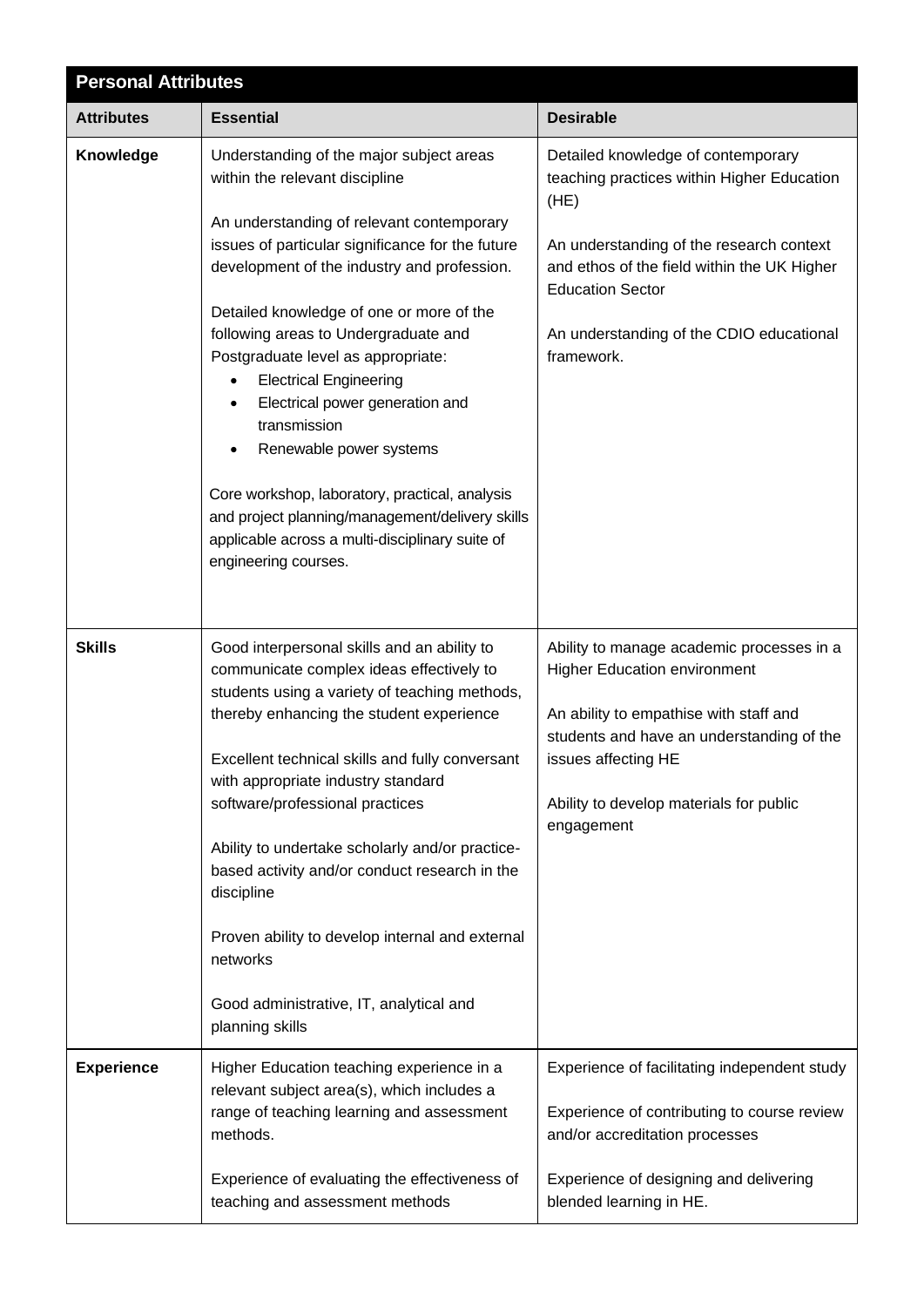|                | Experience of effectively contributing to<br>curriculum design and development<br>A track record of engaging in continuous<br>professional development<br>Experience of academic administration and<br>organisational responsibilities, ideally within a<br><b>HE</b> environment<br>Proven research track record as evidenced<br>publications in relevant peer reviewed journals<br>within the last four years, eligible for<br>submission to the next UK Research<br>Excellence Framework (REF) exercise<br>'Engineering' Unit of Assessment.<br>A research track record in one or more areas<br>of:<br><b>Electrical systems</b><br>Sustainable power generation,<br>transmission and storage            | Experience of delivering courses using the<br>CDIO framework.<br>A track record of writing successful<br>research funding applications.<br>Ability to generate third stream income from<br>contractual or research activity. |
|----------------|-------------------------------------------------------------------------------------------------------------------------------------------------------------------------------------------------------------------------------------------------------------------------------------------------------------------------------------------------------------------------------------------------------------------------------------------------------------------------------------------------------------------------------------------------------------------------------------------------------------------------------------------------------------------------------------------------------------|------------------------------------------------------------------------------------------------------------------------------------------------------------------------------------------------------------------------------|
| Qualifications | <b>Battery technologies</b><br>A PhD in a relevant subject area<br>Fellowship of the Higher Education Academy<br>(FHEA)<br>Note: Newly appointed Senior Lecturers who<br>do not already hold FHEA will be required to<br>achieve this within 3 years of starting at NTU<br>A Higher Education teaching qualification<br>such as a PGCHE or PGCert in Academic<br>Practice or equivalent<br>Note: Newly appointed Senior Lecturers who<br>do not already hold a qualification to teach in<br>Higher Education, will be required to complete<br>NTU's Academic Professional Standard<br>Apprenticeship (APA) or Postgraduate<br>Certificate in Academic Practice (PGCAP)<br>within 3 years of starting at NTU | Active membership of relevant Professional<br>bodies<br>Senior Fellow of the Higher Education<br>Academy<br>CEng                                                                                                             |

# **Competencies**

**Essential Competencies**